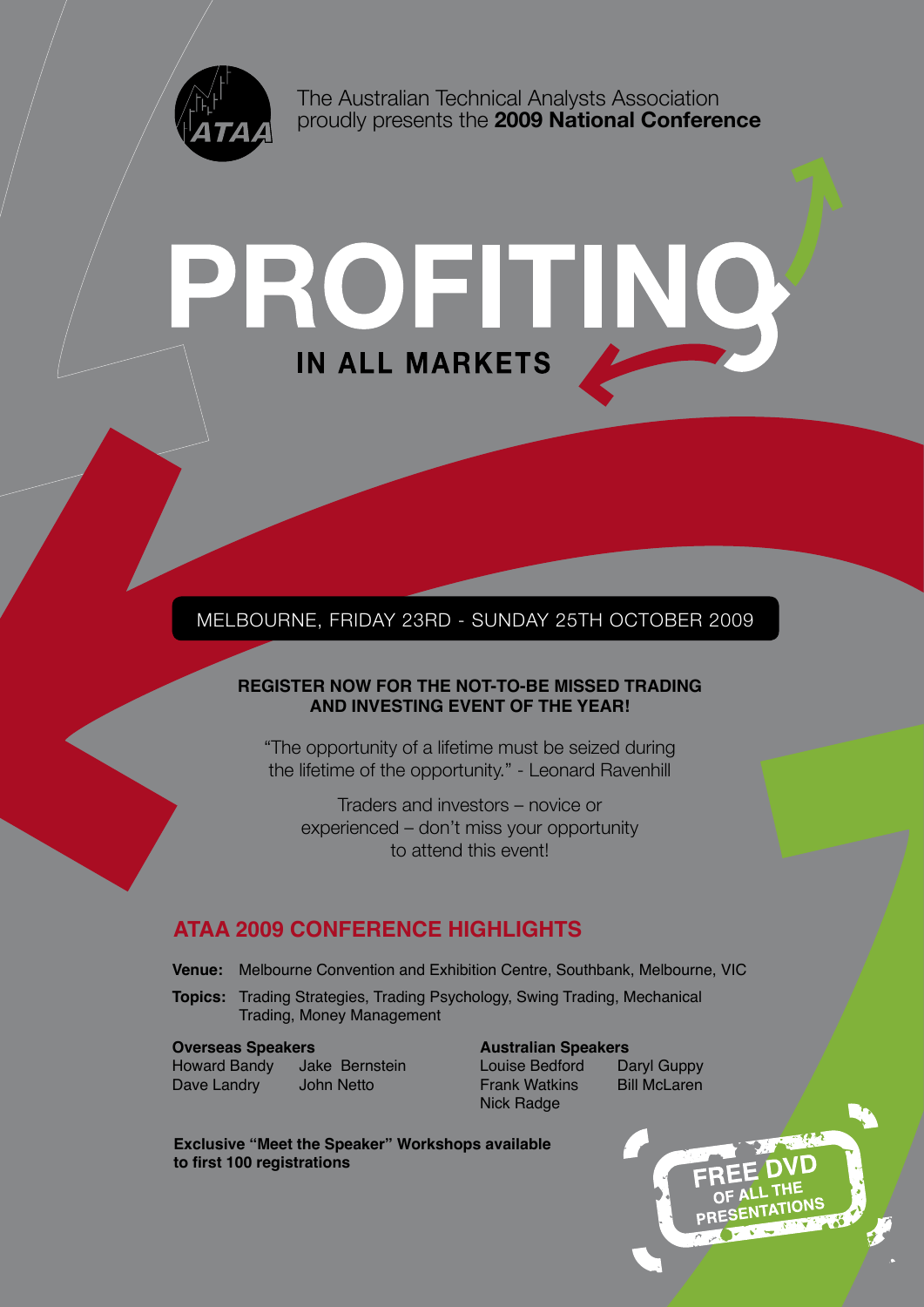# **Friday 23rd**

| 7:45-8:30            | <b>REGISTRATION</b>                                                                                                                                                                                                                                                                                                                                                                                                                                                                                                                                                                                                                                                                                                                                  |
|----------------------|------------------------------------------------------------------------------------------------------------------------------------------------------------------------------------------------------------------------------------------------------------------------------------------------------------------------------------------------------------------------------------------------------------------------------------------------------------------------------------------------------------------------------------------------------------------------------------------------------------------------------------------------------------------------------------------------------------------------------------------------------|
| 8:30-8:45            | <b>Opening Address - Robert Grigg, National ATAA President</b>                                                                                                                                                                                                                                                                                                                                                                                                                                                                                                                                                                                                                                                                                       |
| 8:45-10:15           | Jake Bernstein - 4 High Probability Market Patterns<br>In this presentation, Jake will look at what a pattern is and why it is a pattern before going on to examine<br>what causes patterns. He will show the uncanny history of price patterns through extensive examples<br>and commentary. He will share his four most accurate patterns: seasonality, 100% objective divergence,<br>the open/close relationship and the elusive, but accurate gap.                                                                                                                                                                                                                                                                                               |
| 10:15-10:45          | <b>MORNING TEA</b>                                                                                                                                                                                                                                                                                                                                                                                                                                                                                                                                                                                                                                                                                                                                   |
| 10:45-12:15          | Howard Bandy - Trading System Development to Profit In All Markets - Part 1<br>The motivation for this presentation begins with THE question that every trader regularly asks: "How do<br>I know whether my trading system will be profitable when I finish development and begin trading?" Howard's<br>presentation addresses this question. Part One discusses the design, testing, and validation of trading<br>systems. Using a systems engineering approach, this part is intended to explain the development process,<br>persuade you of its importance, and inspire you to use it yourself. Key points include selection of the fitness<br>metric, use of in-sample and out-of-sample data, walk-forward testing, and statistical validation. |
| $12:15 - 1:15$       | <b>LUNCH</b>                                                                                                                                                                                                                                                                                                                                                                                                                                                                                                                                                                                                                                                                                                                                         |
| $1:15-2:45$          | Louise Bedford - What Were You Thinking? - The Likely Neurological Changes to a Trader's Brain<br>Ever wondered why you bought that particular share, or why you didn't follow your own trading plan? Are<br>we completely irrational creatures, destined to the whims of our hormones, our environment and our neural<br>pathways? Or can we train our brains to allow us to become ultra-versatile traders, capable of achieving<br>incredible results in the current market conditions? In this revealing presentation, you will learn about the<br>'neuroplasticity' required to become an exceptional trader and why, after you begin to trade, you could quite<br>literally never be the same person again!                                    |
| $2:45-3:15$          | <b>AFTERNOON TEA</b>                                                                                                                                                                                                                                                                                                                                                                                                                                                                                                                                                                                                                                                                                                                                 |
| $3:15 - 4:30$        | John Netto - Techniques and methods for spread trading Equity Index Futures & Exchange Traded Funds<br>John's session includes trading various equity index futures products and exchange traded funds against<br>other equity index products including; FTSE, S&P 500, Nasdaq 100, Dow, Nikkei, etc. This includes creating<br>synthetic spread charts, mean reversion strategies, relative strength strategies, factoring volatility between<br>products, accounting for currency rate differentials, and risk management techniques.                                                                                                                                                                                                              |
| 4:30-5:30            | Frank Watkins - Trading the Penny Dreadful - The 5 Day Trade<br>Frank has always had a strong interest in trading the very cheap end of the market. Over the years he<br>has developed a sound trading plan for taking advantage of sudden price movement in these stocks. In<br>this session Frank will share his plan, complete with entry signals, risk management strategies and exit<br>signals. Frank's "5 Day Trade" method can be very simply adapted to CFD trades on higher priced stocks.<br>Understanding the psychology and the volume characteristics behind these speculative stocks is the key<br>to unlocking enormous profitability.                                                                                               |
| 5:45-6:30            | Early Bird Workshops - Details of these workshops will be sent out to qualifying delegates.                                                                                                                                                                                                                                                                                                                                                                                                                                                                                                                                                                                                                                                          |
| <b>Saturday 24th</b> |                                                                                                                                                                                                                                                                                                                                                                                                                                                                                                                                                                                                                                                                                                                                                      |
| 8:15-8:20            | <b>Morning Announcements</b>                                                                                                                                                                                                                                                                                                                                                                                                                                                                                                                                                                                                                                                                                                                         |
| 8:20-9:30            | Bill McLaren - The Importance of counter trends in timing your entries<br>In this presentation, Bill will define the nature of trends and determine the probability for the "time and price"<br>of counter trend moves against that trend. These are the two most important factors in any analysis in any<br>market. Unless you can enter every trend at the exact time of the reversal in trend, your entry into a trend<br>should be at the conclusion of a counter trend. Bill will develop your understanding of the "price and time" of<br>counter trend movements for the purpose of entering trends.                                                                                                                                         |
| 9:30-10:45           | Howard Bandy - Trading System Development to Profit In All Markets - Part 2<br>Part Two continues with a demonstration of using the process outlined in Part One to develop a system for trading<br>hroad market LIS indoves. The ovetern is profitable in both riging and folling markets, and can be traded from                                                                                                                                                                                                                                                                                                                                                                                                                                   |

the broad market US indexes. The system is profitable in both rising and falling markets, and can be traded from Australia. Key points include selection of the index to model, selection of the issues to trade, selection of fitness metrics, selection of holding periods, selection of entry techniques, selection of exit techniques, determination of in-sample period length, determination of out-of-sample period length, backtesting, optimization, walk-forward validation, estimate of trading profitability, and trading system life cycle management.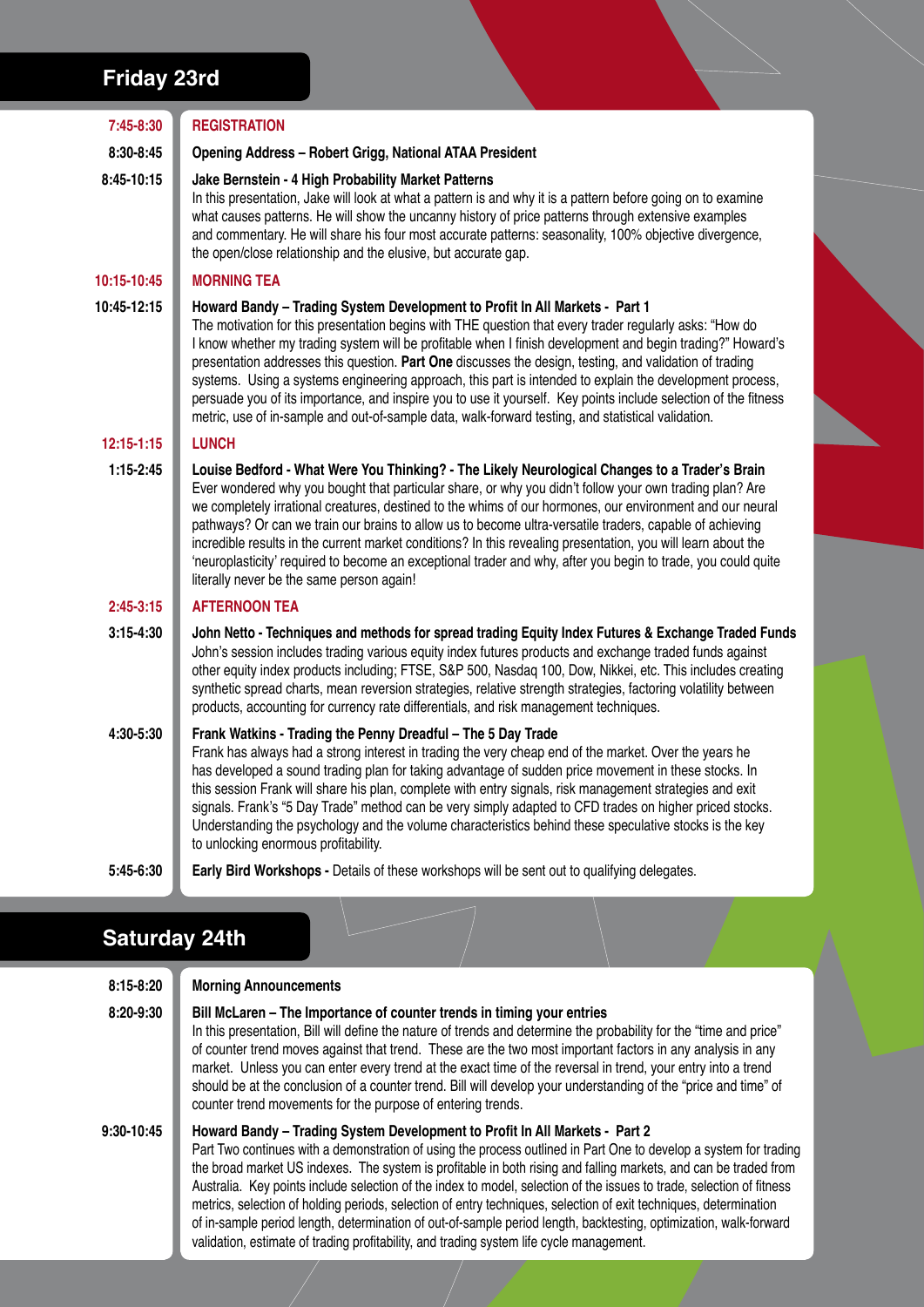# **Saturday 24th cont.**

| $10:45-11:15$      | <b>MORNING TEA</b>                                                                                                                                                                                                                                                                                                                                                                                                                                                                                                                                                                                                                                                                                                        |  |
|--------------------|---------------------------------------------------------------------------------------------------------------------------------------------------------------------------------------------------------------------------------------------------------------------------------------------------------------------------------------------------------------------------------------------------------------------------------------------------------------------------------------------------------------------------------------------------------------------------------------------------------------------------------------------------------------------------------------------------------------------------|--|
|                    |                                                                                                                                                                                                                                                                                                                                                                                                                                                                                                                                                                                                                                                                                                                           |  |
| 11:15-12:30        | Jake Bernstein - New Directions in Market Timing<br>In this presentation, Jake will look at whether the traditional timing methods are still effective in today's volatile<br>markets. Following on from his first presentation he'll take a new look at price patterns and discuss how price<br>patterns are only one-third of the total approach to timing the market. He'll also cover the importance of having<br>a trading model and how to have effective trade management within the trading model.                                                                                                                                                                                                                |  |
| 12:30-1:30         | <b>LUNCH</b>                                                                                                                                                                                                                                                                                                                                                                                                                                                                                                                                                                                                                                                                                                              |  |
| 1:30-3:00          | John Netto - Overlaying Fibonacci Ratios on Standard Deviation Measurements to Enhance<br><b>Cost-Averaging Techniques</b><br>A number of institutional technicians currently use some form of Fibonacci analysis, this session will help traders<br>and investors identify where 'resting orders' may be and tactics to work within this market framework. The hands<br>on session will cover multiple techniques of creating overlaying Fibonacci price targets to include real-world entry<br>techniques, live position management, and the process of smoothing returns as a result of being exposed to<br>Fibonacci sequence price movement.                                                                         |  |
| 3:00-3:30          | <b>AFTERNOON TEA</b>                                                                                                                                                                                                                                                                                                                                                                                                                                                                                                                                                                                                                                                                                                      |  |
| 3:30-5:00          | Dave Landry - The Best Patterns to Capture Trends<br>In this presentation, Dave will show you why you should trade trends, how to recognize them, and some of his<br>favorite patterns to capitalize on the three phases of a trend. As you know, a pattern in itself is useless unless<br>it is applied properly. Therefore, he will show you when to use each of the patterns. Further, he will also touch<br>upon important concepts such as money management, trader's psychology, how to find the best setups, and<br>discretionary techniques so that these patterns can be applied in the real world.                                                                                                              |  |
| 7:30 (FOR 8:00)    | <b>GALA DINNER</b>                                                                                                                                                                                                                                                                                                                                                                                                                                                                                                                                                                                                                                                                                                        |  |
|                    |                                                                                                                                                                                                                                                                                                                                                                                                                                                                                                                                                                                                                                                                                                                           |  |
| <b>Sunday 25th</b> |                                                                                                                                                                                                                                                                                                                                                                                                                                                                                                                                                                                                                                                                                                                           |  |
| 8:25-8:30          | <b>Morning Announcements</b>                                                                                                                                                                                                                                                                                                                                                                                                                                                                                                                                                                                                                                                                                              |  |
| 8:30-9:45          | Daryl Guppy - Managing The New Trend Volatility<br>The difference between price volatility and trend volatility is significant. Trend and price volatility were decoupled<br>in the 2008 bear market. This discussion introduces a method of combining price momentum and analysis<br>of trend volatility to better identify safe entry points and to manage developing trades in a volatile trading<br>environment. Discover how the Guppy Multiple Moving Average is applied to short term and intraday trading in<br>futures, derivatives, index trading and FX to give superior entry safety and better understanding of significant<br>trend volatility. This is the first presentation of this method in Australia. |  |
| 9:45-10:45         | Dave Landry - Entering New Trends Early<br>Trends don't last forever. Eventually they exhaust themselves and quite often, a new trend in the opposite<br>direction emerges. However, established trends can often last much longer and go much further than most<br>anticipate. Therefore, trying to buy a market because it is "low" or sell short market because it is "high" is a<br>loser's game. The good news is that markets will leave clues that a trend is turning. Dave will show you how to<br>recognize these clues and capture new trends early with his favorite trend transition patterns. He'll also show you<br>how major bull and bear markets all begin with easy to recognize transitional patterns. |  |
| 10:45-11:15        | <b>MORNING TEA</b>                                                                                                                                                                                                                                                                                                                                                                                                                                                                                                                                                                                                                                                                                                        |  |
| 11:15-12:30        | Nick Radge - What makes a successful trader?<br>So much focus nowadays is directed at specific analysis or entry techniques with many thinking these are the<br>tenets of successful trading. Whilst trading peeds to be a comfortable, consistent experience, entry and analysis                                                                                                                                                                                                                                                                                                                                                                                                                                         |  |

tenets of successful trading. Whilst trading needs to be a comfortable, consistent experience, entry and analysis don't maketh the profits. Nick will detail facts about creating profits, travelling the journey of successful trading, why system development can be a misnomer and why the old adage "don't risk more than 2%" can lead to failure. Nick will offer a different view on trading longevity and how you should think and act in the markets.

# **12:30-1:30 Lunch**

**1:30-2:45 Panel Discussion / Forum (Jake Bernstein, Dave Landry, John Netto, Nick Radge)**

- **2:50-3:00 Closing Address**
- **3:00-3:30 ATAA Annual General Meeting**
- **3:30-4:00 Afternoon Tea**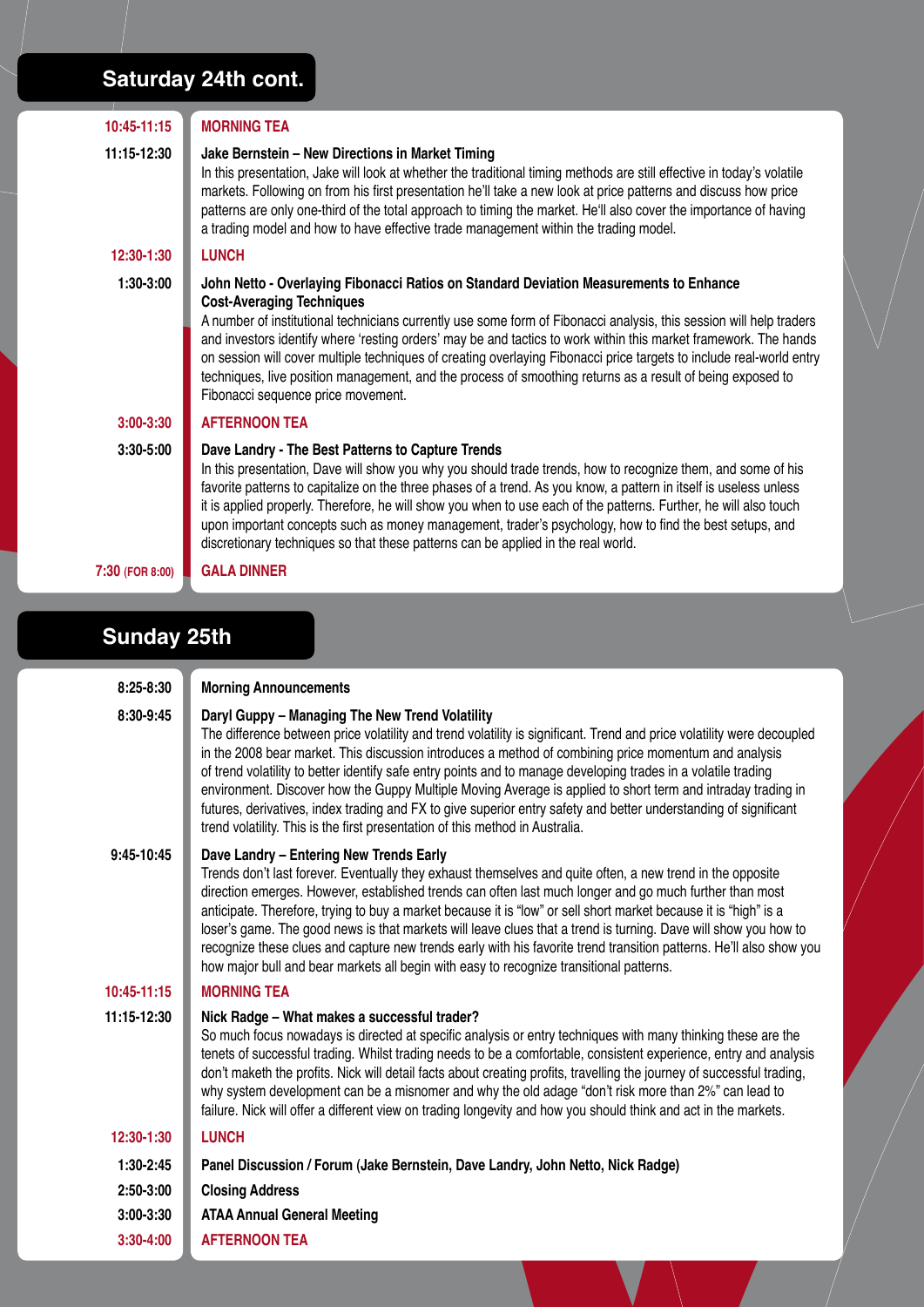THE **MUST NOT MISS** EVENT FOR ALL TRADERS AND INVESTORS IN 2009. LEARN THE TECHNIQUES and strategies to profit in different markets, different conditions and using different instruments. Seize the opportunity to master THESE MARKETS!



**In October 2009**, the Australian Technical Analysts Association is bringing together nine of the world's best trading experts in the only event of its kind in Australia!

Over 3 days in the vibrant city of Melbourne, you will learn the strategies and techniques that have been the keys to successful trading and investing for these speakers.

- Gain knowledge from speakers who are respected experts in their field.
- Learn how to manage your trades and the psychology of trading
- Find out the methods and strategies for you to profit in all markets.

The information and concepts presented are applicable to traders at all levels of experience, and for traders of virtually any financial instrument, including shares, CFDs, options, forex, ETFs and futures.

> The ATAA aims to assist its members to become profitable traders and investors in many markets. Its members range from beginners to advanced professionals. The Australian Technical Analysts Association is a not-for-profit association, run by members for members, established in 1990.

#### **For more information, visit www.ataa.com.au**

**BOUT THE ATAA** 

**UT THE ATAA**

# **It is not ours to be bullish or bearish, but to be right.**

**Jesse Livermore**

Be one of the first to register for your chance to attend a "Meet the Speaker" workshop. Limited to 20 people per speaker, this is your chance to ask them those questions you've always wanted to ask.



#### **Member services include:**

- monthly meetings in 9 major Australian cities
- member to member networking
- website with extensive resources
- video library
- annual National Conference
- Affiliation with the International Federation of Technical Analysts (IFTA); and
- discounts on products and services.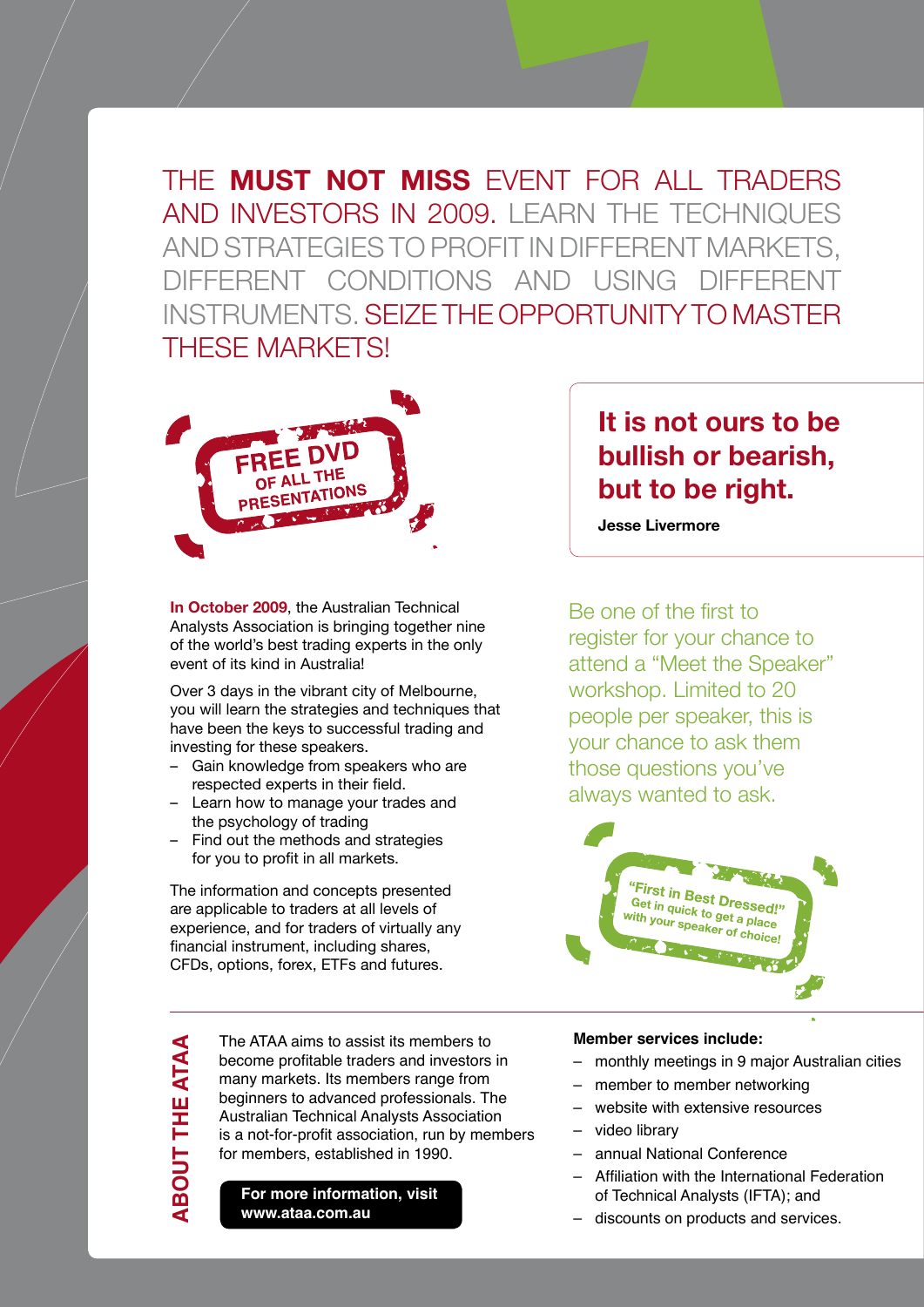## **Registration Form**

A tax invoice will be issued when your registration has been processed. This tax invoice must be presented at conference registration. Your place has not been confirmed until this tax invoice is issued.

### **Your Details**

| Name: <u>example and a series of the series of the series of the series of the series of the series of the series of the series of the series of the series of the series of the series of the series of the series of the serie</u> |  |
|--------------------------------------------------------------------------------------------------------------------------------------------------------------------------------------------------------------------------------------|--|
|                                                                                                                                                                                                                                      |  |
|                                                                                                                                                                                                                                      |  |
|                                                                                                                                                                                                                                      |  |
|                                                                                                                                                                                                                                      |  |
|                                                                                                                                                                                                                                      |  |
| <b>Partner's Name</b> (if attending the Gala Dinner):                                                                                                                                                                                |  |
|                                                                                                                                                                                                                                      |  |
| If referred by an ATAA Member please provide their details below                                                                                                                                                                     |  |
|                                                                                                                                                                                                                                      |  |
| <b>CONFERENCE REGISTRATION</b> (All prices are inclusive of GST)                                                                                                                                                                     |  |

#### **Conference Fees**

**(include lunch, morning tea and afternoon tea daily)** ATAA Members \$780.00 Non-ATAA Members\* \$980.00 Special AIA Members Price\*\* \$780.00

#### **Saturday Night Gala Dinner (including drinks)**

| Conference Attendee | \$95 |  |
|---------------------|------|--|
| Partner             | \$95 |  |

| TOTAL |  |
|-------|--|
|       |  |

\*Non Members who register for the Conference will receive 6 months ATAA membership \*\* AIA members need to send or fax a copy of their membership details with their registration form to qualify for this price.

#### **Early Bird Special**

Be one of the first 100 people to register and you can attend a "Meet The Speaker" workshop. Please place a number 1-5 in order of preference  $(1 = 1st$  choice) in the boxes next to the speaker's name. These places will be allocated on a first in, best dressed basis, so we cannot guarantee you will get a place in your preferred workshop.

□ Howard Bandy □ Jake Bernstein

 $\Box$  Louise Bedford  $\Box$  Dave Landry

 $\Box$  John Netto

Successful early bird registrations will receive notification of their workshop within 7 days of registration.

|  | <b>METHOD OF PAYMENT</b> (No telephone bookings accepted) |
|--|-----------------------------------------------------------|
|--|-----------------------------------------------------------|

| Payment by credit card<br>Fax to: 02 9667 0983                          | Mastercard<br>Visa                                                                                                                                                                                 |
|-------------------------------------------------------------------------|----------------------------------------------------------------------------------------------------------------------------------------------------------------------------------------------------|
| Mail to: see below                                                      | Cardholder's Name (Please Print):                                                                                                                                                                  |
| Cheque                                                                  | Card Number:                                                                                                                                                                                       |
| Made payable to:<br>Australian Technical<br><b>Analysts Association</b> |                                                                                                                                                                                                    |
| Mail to:                                                                | Expiry Date: \[ / /<br>Signature: Signature:                                                                                                                                                       |
| ATAA Conference<br>PO BOX 3175, Eastlakes<br><b>NSW 2018</b>            | by signing this form and providing the details above, I hereby authorise the ATAA to debit my credit card for the total amount<br>above. Conference program and details may change without notice. |